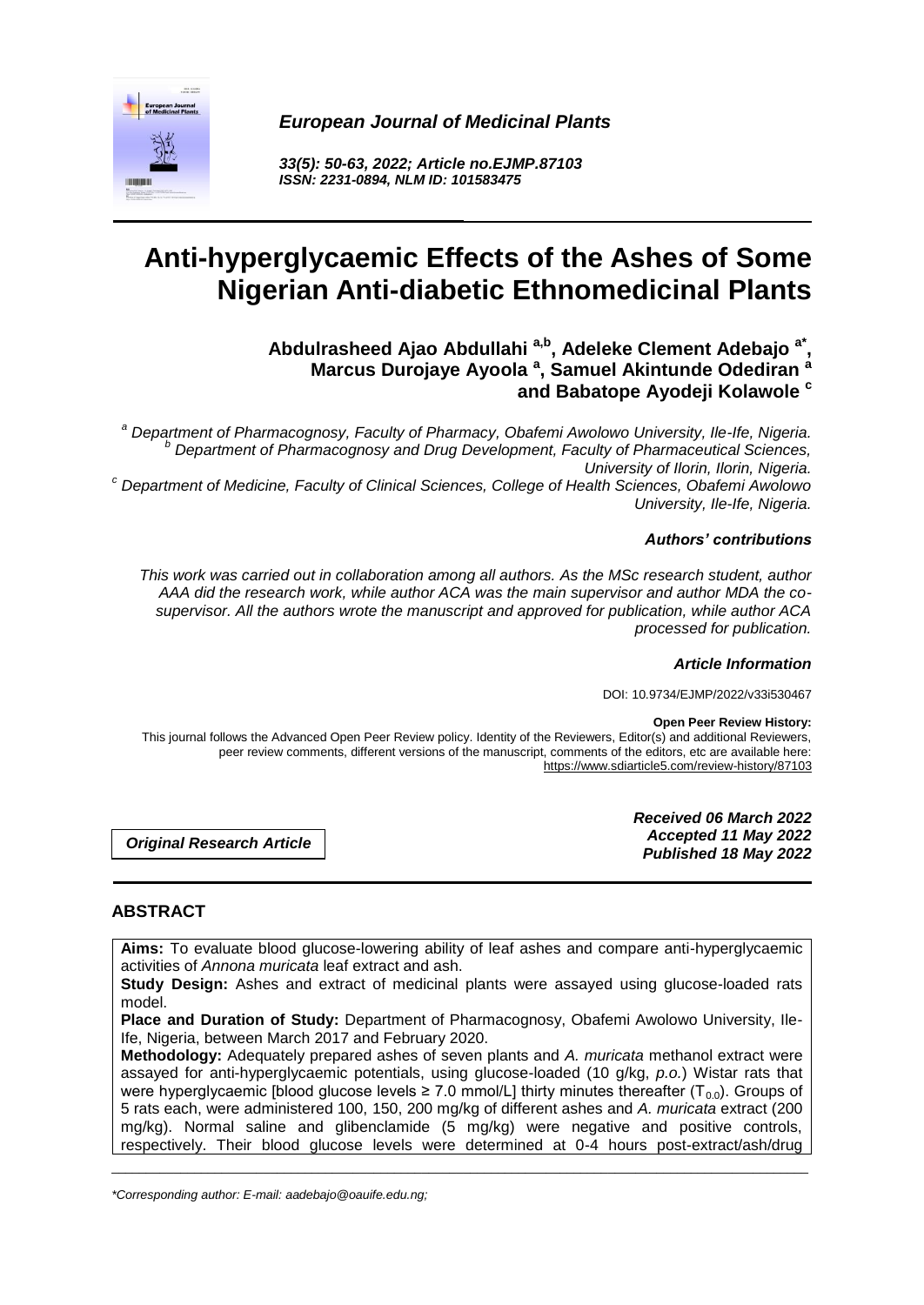administration; results analysed using ANOVA followed by the Student-Newman-Keuls' and Dunnett post-hoc tests. *P* ˂ .05 was considered significantly different. **Results:** 100 mg/kg of *Momordica charantia*, *Azadirachta indica* and *Eugenia malaccensis* leaf ashes was their most active dose, indicating significantly higher extrapancreatic activity. 32, 37, 54, 59 and 36, 43, 50, 48 % reductions elicited by *Chromolaena odorata* (COLA) and *A. muricata* (AMLA) ashes (200 mg/kg) at 0.5, 1, 2 and 4 hours, respectively made them the most active ashes. Also, blood glucose levels in glibenclamide (5 mg/kg)-, COLA-, AMLA- and its extract (200 mg/kg) treated rats were comparable (*P* > .05) and their anti-hyperglycaemic activity was suggested to be due to the pancreatic (insulinotropic) and extra-pancreatic actions of their constituents. **Conclusion:** Study justified anti-diabetic ethnomedicinal use of plant-ashes in Nigeria, while doses were recommended for the optimum folkloric usage of these leaf ashes in managing diabetes in the rural areas of Nigeria. The leaf ashes may contain elements with glucose postprandial tolerance factor and insulin stimulating properties.

*Keywords: Diabetes mellitus; anti-hyperglycaemic activity; insulin stimulation; plant ashes; plant extract.*

## **1. INTRODUCTION**

As at 2006 and in her third edition of the Diabetes Atlas, International Diabetes Federation, declared Diabetes mellitus (DM) as a fast growing public health concern and a world-wide epidemic [1]. It is considered a pathological condition characterized by hyperglycaemia due to partial or total loss of insulin production, secretion and/or its action [2,3]. It is a metabolic disorder of carbohydrate, fat and protein metabolism, leading to several complications, such as cardiovascular, nephro-, neuro- and retino-pathies, and possibly death [2-4].

Type 2 diabetes had changed from being a disease of the affluent countries and the elderly to plaguing all ages, with a greater proportion of its sufferers located in low- and middle-income countries, whose meager resources are already stretched thin with battling contagious and chronic diseases [1]. Increasing "Western-style" diet and sedentary life styles and other urbanization lifestyle changes of citizens in the developing countries have been blamed for its projected 400 million world-wide sufferers by the year 2030 [2]. This is in spite of the availability of novel drugs, techniques, and surgical interventions, including increased use of herbs, neutraceuticals and supplements that have improved the survival rate of individuals with diabetes [1-5]. All types of diabetes are treatable and last a lifetime. Type 1 diabetes has no known cure, while special diets have been reported to help sufferers of type 2 diabetes control the condition [3]. Type 2 diabetes is a result of chronic insulin resistance and loss of βcell mass and function [1,3-4].

For several thousands of years, plants have been used in traditional medicines of the various continents. Therefore, the knowledge of these medicinal plants that are used in the different medicinal systems, such as Ayurveda, Unani, Siddha, Chinese, Asian, African, Americans, Australian, etc has accumulated over these centuries. Hence, during the last few decades, there has been an increase in the study of medicinal plants and their traditional uses in different parts of the world [2-5]. In our laboratory and together with collaborators, we have reported the anti-hyperglycaemic activities of plants' organic extracts, their partitioned and column fractions [6-10], identified their antihyperglycaemic constituents [2,11-15] and established the *in vivo* and/or *in vitro* insulinotropic properties of extracts, fractions and/or isolated compounds [8,10-15], in a bid to justify their antidiabetic ethnomedicinal usage. In addition, that the extract and isolated carbazole alkaloids of *Murraya koenigii* leaf inhibited insulin release *in vitro* [16], was suggested as a justification for the slow acting antihyperglycaemic activity of this leaf [9].

Moreover, rutin (quercetin-3-O-rhamnosylglucoside) and quercetin were reported as the major and minor active constituents of *Bauhinia monandra* leaf, respectively [12,13]. Rutin was suggested to be a pro-drug that needed to be metabolized in the human gut by αrhamnosidase into isoquercitrin (quercetin 3 glucoside), which in turn must be hydrolysed by β-glucosidase to release quercetin for the plant's anti-hyperglycaemic action [12]. Therefore, the reported insulinotropic and/or free radicalscavenging properties of both quercetin and isoquercitrin [17] gave further justification for the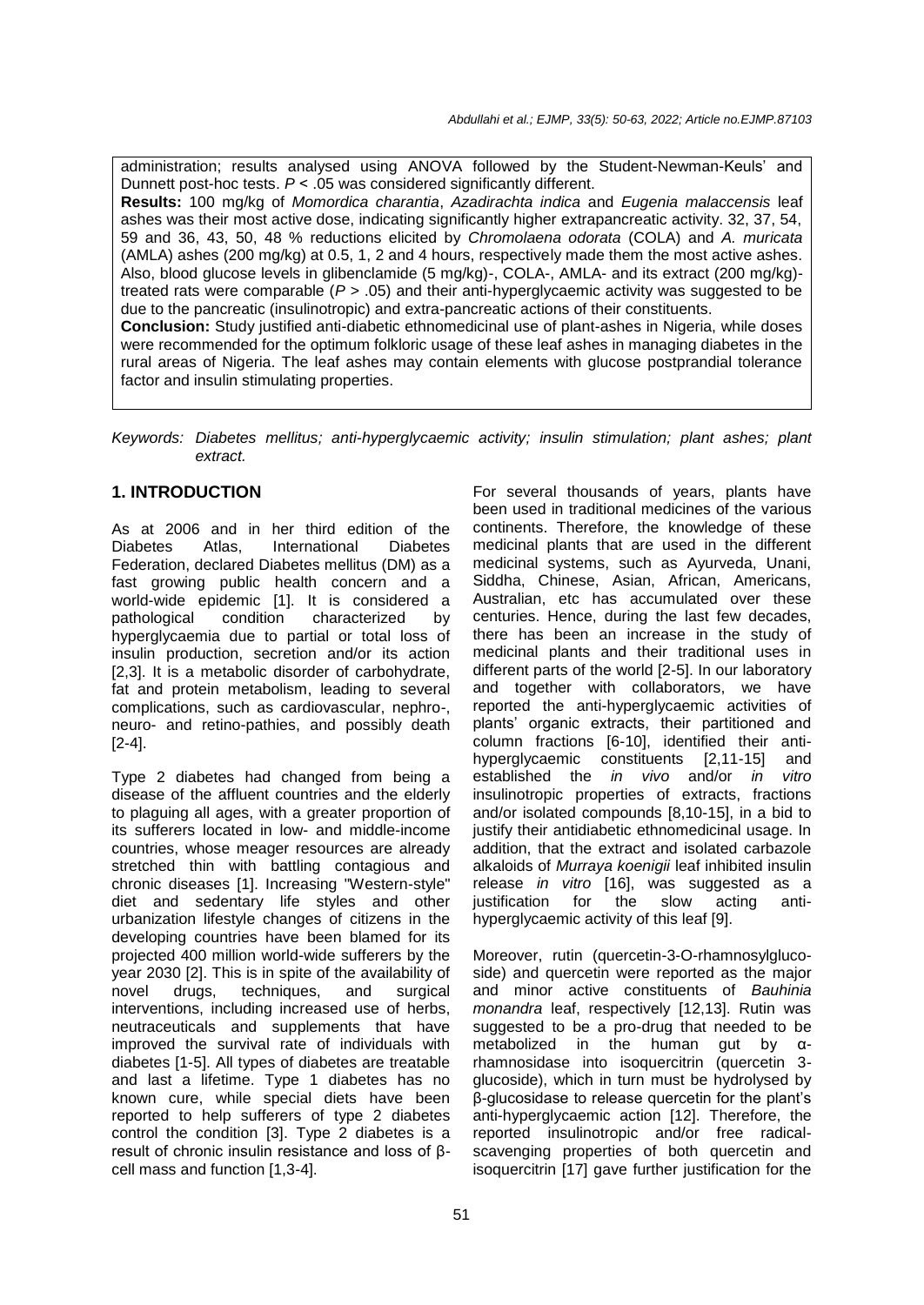folkloric use of *B. monandra* leaf in managing diabetes in Nigeria [12,13].

Herbalists and traditional medicine practitioners use a lot of black, powdery, burnt and ashed herbal, animal and mineral drugs, in addition to decoctions, infusion, teas, etc in treating diseases of their clients and patients in Nigeria [18]. Furthermore, incinerating plants at about 450°C would have consumed all their organic constituents, leaving only ashes and their inorganic elements/constituents [19]. Also, trace and minor elements implicated in the regulation of insulin and control of the blood sugar levels in the human body [19] have been reported in medicinal and food plants used to treat diabetes in some Nigerian and Asian communities [19-27]. Furthermore, ashes of some plants have been investigated for α-glucosidase inhibitory effect [23] and anti-hyperglycaemic activity [19,23,27].

Since reports of anti-hyperglycaemic activity of plant ashes appear to be limited to the Asian countries [19,23,27], we evaluated the blood glucose-lowering ability of ashes of seven plants that are used ethnomedicinally as Nigerian antidiabetics and whose organic extracts have been reported to possess anti-hyperglycaemic activities, as well as compared antihyperglycaemic activities of *A. muricata* leaf extract and ash [28].

### **2. MATERIALS AND METHODS**

### **2.1 Equipment**

Electric muffle furnace (Supertek, Serial No 1025, India), Mettler analytical balance (Golden-Mettler, U.S.A. Model: 2003), Oral canula, Glucometer and Test strips (Accu-Chek Active, Roche, Germany, Model: GC), Vitreosil crucibles and Dessicator.

### **2.2 Solvents and Materials**

Glucose powder (Glucose-D, Brian Munro, Nigeria), Methanol BDH, normal saline, Glibenclamide (Daonil Swiss Pharma, Sanofi-Aventis, Nigeria), gelatin, syringes and needles.

### **2.3 Animals**

Male and female healthy Wistar rats (100-150 g) were separately kept in cages in the animal house of Department of Pharmacology, Obafemi Awolowo University (OAU), Ile-Ife, Nigeria. They

were acclimatized for 5 days, under standard conditions (temp. 27±3°C, relative humidity 65 %). All authors hereby declare that "Principles of laboratory animal care" (NIH publication No. 85- 23, revised 1985) were followed.

## **2.4 Anti-hyperglycaemic Assay of Ashes and Extract of Plants**

Wistar rats that were fasted for 18 hrs were given (*p.o.*) 10 g/kg of glucose and rats with blood glucose level (bgl)  $> 7.0$  mmol/L (126 mg/dL) after 0.5 hr (time point  $T_{0.0}$ ) were presumed to be hyperglycaemic and divided into groups of five rats. They were thereafter fed (*p.o.*) with either normal saline (negative control), or glibenclamide (5 mg/kg, positive control), or ashes of the seven plants (100, 150, 200 mg/kg), or organic extract of *A. muricata* (200 mg/kg). A drop of blood, taken from tip of the tail of each rat at 0.0, 0.5, 1.0, 2.0 and 4.0 hrs, representing  $T_{0.0}$ ,  $T_{0.5}$ ,  $T_{1.0}$ ,  $T_{2.0}$  and  $T_{4.0}$ , respectively after administering extract/ash/drug was dropped onto glucometer strip that was inserted into the glucometer. The bgls were read off directly from the glucometer display [2,6-8,11,14,15].

## **2.5 Plant Materials**

Leaves of *Annona muricata L.* (Annonaceae), *Azadirachta indica* A. Juss. (Meliaceae), *Chromolaena odorata* L. (Asteraceae), *Eugenia malaccensis* L. (Myrtaceae), *Mangifera indica* L. (Anacardiaceae), *Momordica charantia* L. (Curcurbitaceae) and *Murraya koenigii* (L.) Spreng. (Rutaceae) were collected between November and December, 2016 from various locations in O.A.U. Campus, Ile-Ife and its environs. After authentication, their herbarium vouchers IFE-17644, -17647, -17645, -17649, - 17648, -17646 and -17651, respectively were deposited in IFE Herbarium, Botany Department, O.A.U., Ile-Ife. The leaves were thereafter airdried, powdered and kept in black polythene bags, until needed [28].

# **2.6 Preparation of Plants' Ashes**

Dry ashing method was used for the collected medicinal plants [19,23,28-29]. A 10 g each of the powdered leaves was weighed into a vitreosil crucible and incinerated (450-500°C) for 3-4 hours in an electric muffle furnace. The ashes obtained were taken out of the furnace, cooled in a desiccator and weighed. The procedure was repeated (2-3 times) until constant weights were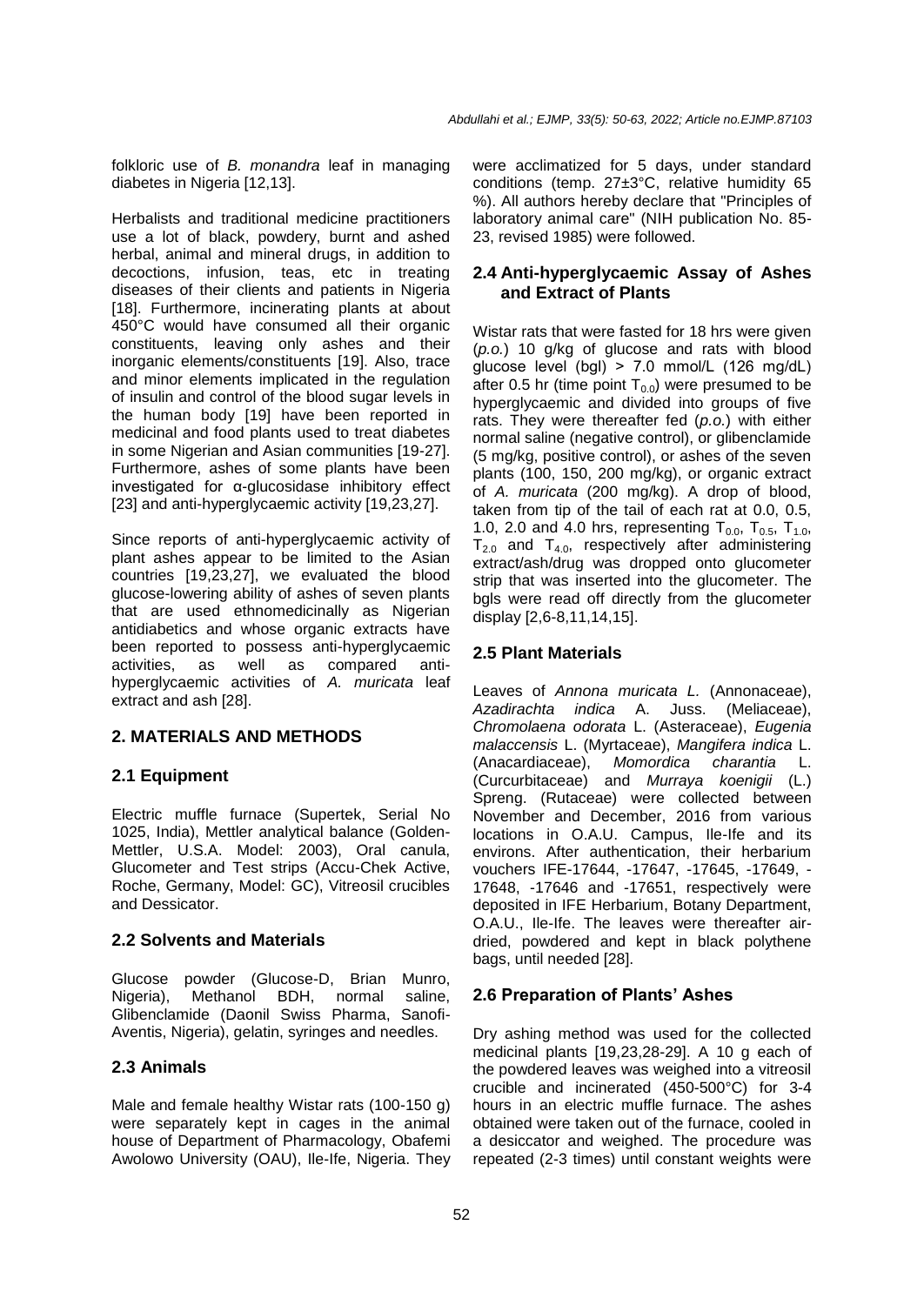obtained and their percentage ash values were calculated.

#### **2.7 Methanol Extract of** *Annona muricata* **Leaf**

A 5 kg of powdered *A. muricata* leaves was extracted by soaking in methanol (2.5 L) at room temperature for 72 hours, with occasional agitation. The resulting extract was filtered through cotton wool and Whatman filter paper and concentrated *in vacuo* to dryness. Extraction was repeated for another two times (3 x 72 hours) to obtain 660 g (13.2 % w/w) of *A. muricata* leaf methanol extract.

### **2.8 Statistical Analysis**

The bgl of all rats at time  $(T_{0.0})$  was taken as 100% and those at other time points  $(T<sub>t</sub>)$  were relative to the value at  $T_{0.0}$ . The percentage blood glucose reductions at all time points  $(T<sub>t</sub>)$  in the tested rats were calculated relative to those of the negative control group and represented the glucose-lowering activities of the ashes/extract/drug. The results were statistically analysed using One way Analysis Of Variance (ANOVA), followed by Student-Newman-Keul's and Dunnett range *post-hoc* tests (GraphPad Instat, GraphPad Software Inc, 11452 El Camino Real, #215, San Diego 92130, USA). *P* < .05 was taken as being statistically significant.

### **3. RESULTS AND DISCUSSION**

Some people claimed to have managed to rid themselves of their diabetic symptoms without medication by using lifestyle measures, including exercise, diet and body weight control [3]. However, trained medical personnel, including the authors, would advise immediate consultation with physicians and use of prescribed orthodox medicine in acute and chronic cases. Once the patient is stabilized, the authors believe that traditional and/or alternative medicines can thereafter be added to manage this health condition. Currently, the treatment/management of DM entails the use of insulin injectables, oral hypoglycaemic agents (OHA) typified by sulfonylureas and biguanides, plant supplements, neutraceuticals, e.g. vitamins and minerals supplements, strict dietary regimen (including functional foods and therapeutic fasting) and exercise [26].

With the rising global prevalence of diabetes, especially in the African continent [1,2,26], high cost, unavailability, toxicity (undesirable side effects) of synthetic anti-diabetic drugs and the avalanche of literature and information on Traditional, Complementary and Alternative Medicines (TCAM) have caused a paradigm shift to greater interest and use of herbs and herbal drugs to treat diabetes [26,30]. Also, World Health Organization recommending safe and effective use of herbs [26], cheapness, ready availability of TCAM are other factors encouraging their increased use and patronage. Integrative Medicine that makes use of the gains of all these medical/medicinal practices have been suggested by incorporating TCAM into the orthodox primary health care systems in the developing countries [18].

In the 1970-1980s, there were groups of female Nigerian citizens who doubled as traditional medical consultants, specializing in women and children diseases [Adebajo, AC, Personal communication, 2022]. These practitioners also prescribed and dispensed blackish or greyish powders of burnt natural products or their ashes. Percentage yield of ashes of the Nigerian ethnomedicinal antidiabetic leaves used in this study was 6.3-18.7 % w/w (Table 1), indicating that their inorganic constituents varied widely.

|  |  |  |  |  |  |  | Table 1. Percentage yield of ashes of some Nigerian ethnomedicinal anti-diabetic leaves |
|--|--|--|--|--|--|--|-----------------------------------------------------------------------------------------|
|--|--|--|--|--|--|--|-----------------------------------------------------------------------------------------|

| S/No | Name of plant       | <b>Codes</b> | Percentage yield (% w/w) |  |
|------|---------------------|--------------|--------------------------|--|
|      | Annona muricata     | AMLA         | 6.34                     |  |
| 2    | Azadirachta indica  | AILA         | 12.36                    |  |
| 3    | Chromolaena odorata | <b>COLA</b>  | 11.36                    |  |
| 4    | Eugenia malaccensis | EMLA         | 12.72                    |  |
| 5    | Mangifera indica    | MILA         | 18.74                    |  |
| 6    | Momordica charantia | <b>MCLA</b>  | 17.69                    |  |
|      | Murraya koenigii    | <b>MKLA</b>  | 13.30                    |  |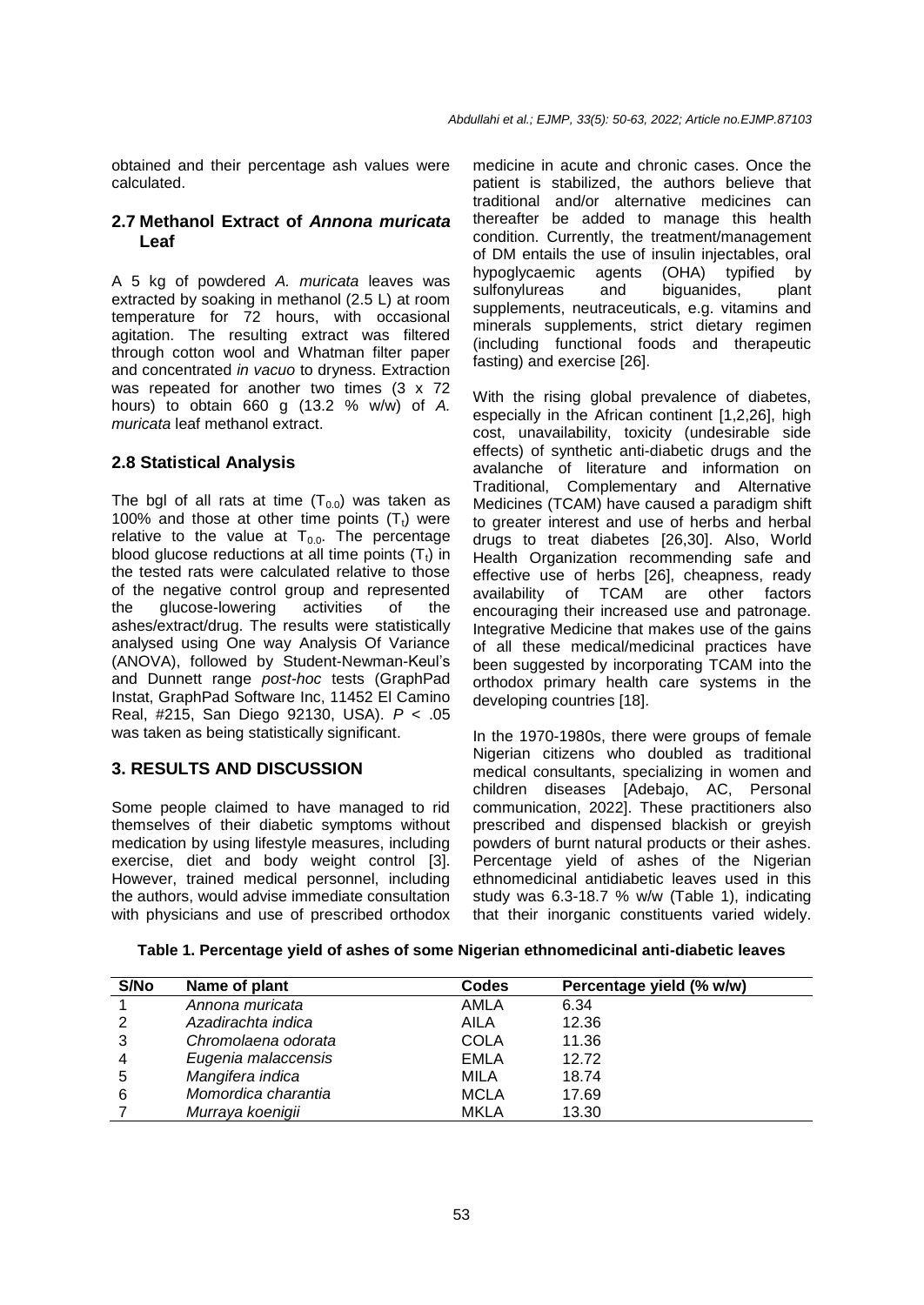#### **3.1 Anti-hyperglycaemic Assay Model Used**

Oral Glucose Tolerance Test (OGTT) model with glibenclamide and other insulin-stimulating drugs as references/standards have been reported to mimic type 2 diabetes state in humans and reportedly used in anti-hyperglycaemic assays of medicinal plants [2,6-8,11,14,28,31-34], Therefore, the glucose-loaded rat model that is often used in our laboratory [2,6-8,11,14] was employed in this study.

Negative control group of glucose-induced hyperglycaemic rats gave significant (*P* < .05) time dependent reductions in their bgls, up to the 4<sup>th</sup> hour (Table 2, Figs. 1-4), a phenomenon adduced to the homeostatic regulatory mechanism in normal rats. They also confirmed that the rats' pancreases were functioning well [2,6-8,11,12,14,31,32]. At 0.5-4.0 hours,

glibenclamide (5 mg/kg) elicited significant (*P* < .05) blood glucose-lowering activity, when compared with this negative control group (Table 2). This time dependent profile of activity agreed with the early mild extrapancreatic and late major pancreatic mechanisms of action reported for glibenclamide [2,6-8,11,13-15,32-34].

### **3.2 Anti-hyperglycaemic Activities of Ashes of Seven Nigerian Medicinal Plants**

To the best of our knowledge, there is no antihyperglycaemic report for ashes of Nigerian plants [19,23,27,35]. Therefore, having reported anti-hyperglycaemic activities of African and Asian antidiabetic plants [2,6-16], and considering the use of plant ashes enumerated above by Nigerian traditional doctors and practitioners, we investigated Nigerian plant ashes for similar effects [28].



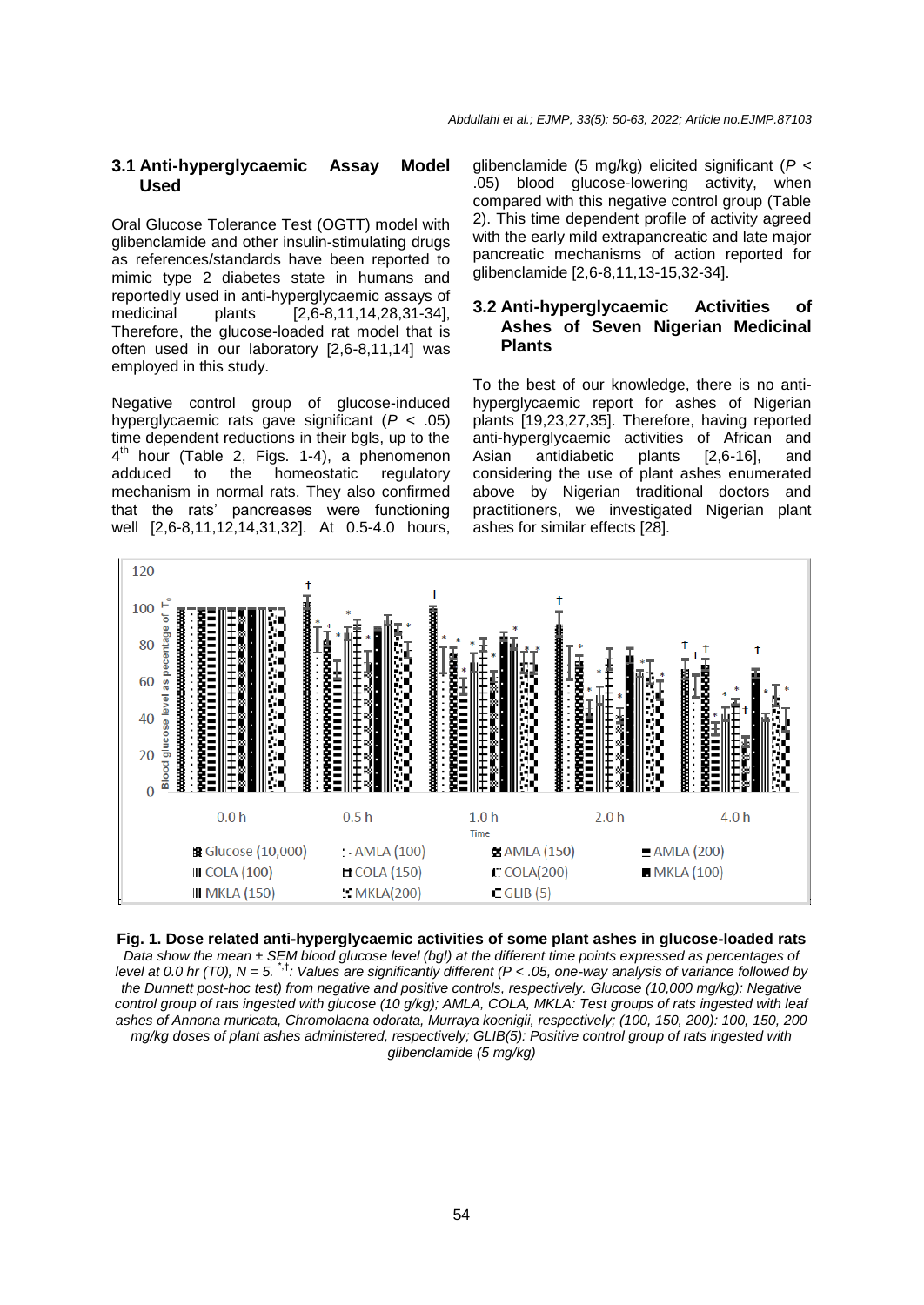| Ash/Drug          | Blood glucose levels* (percentage reduction in blood glucose levels**) |                                    |                              |                                 |                                   |  |  |
|-------------------|------------------------------------------------------------------------|------------------------------------|------------------------------|---------------------------------|-----------------------------------|--|--|
| (mg/kg)           | 0.0 <sub>h</sub>                                                       | 0.5 <sub>h</sub>                   | 1.0 <sub>h</sub>             | 2.0 <sub>h</sub>                | 4.0 h                             |  |  |
| Glucose (10,000)  | 100.0                                                                  | $103.5 \pm 3.4^{\circ}$            | $100.1 \pm 2.1$ <sup>d</sup> | 91.6 $\pm$ 6.7 $\overline{C}$   | 67.0 $\pm$ 5.3 $c,d$              |  |  |
| AMLA (100)        | 100.0                                                                  | 83.0 $\pm$ 6.9 <sup>b</sup>        | $72.0 \pm 7.2^{b,c}$         | $70.5 \pm 9.1^{b,c}$            | $57.7 \pm 6.1^{b,c}$              |  |  |
|                   |                                                                        | (19.8%)                            | (28.1%)                      | $(23.0\%)$                      | $(13.9\%)$                        |  |  |
| AMLA (150)        | 100.0                                                                  | $83.5 \pm 3.9^b$                   | $75.6 \pm 3.2^{b,c}$         | $71.5 \pm 2.9^{b,c}$            | 69.4 $\pm$ 3.1 $\degree$          |  |  |
|                   |                                                                        | (19.3%)                            | (24.5%)                      | (21.9%)                         | $(-3.6%)$                         |  |  |
| AMLA (200)        | 100.0                                                                  | $66.7 \pm 4.9^a$                   | $57.5 + 4.4^{a,c}$           | $45.5 + 4.7^{a,b}$              | $34.8 \pm 3.4^{a,b}$              |  |  |
|                   |                                                                        | (35.6%)                            | (42.6%)                      | (50.3%)                         | (48.1%)                           |  |  |
| <b>COLA (100)</b> | 100.0                                                                  | $86.6 \pm 3.5^b$                   | $70.7 \pm 5.0^{b,c}$         | $52.8 \pm 4.8^{a,b}$            | $42.5 \pm 3.7^{a,b}$              |  |  |
|                   |                                                                        | (16.3%)                            | (29.4%)                      | (42.4%)                         | (36.6%)                           |  |  |
| <b>COLA (150)</b> | 100.0                                                                  | $91.5 \pm 2.4^{b,c}$               | $80.3 \pm 3.3^{b,c,d}$       | $72.7 \pm 5.6^{b,c}$            | $49.2 \pm 1.6^{b,c}$              |  |  |
|                   |                                                                        | (11.6%)                            | (19.8%)                      | (20.6%)                         | (26.6%)                           |  |  |
| COLA(200)         | 100.0                                                                  | $71.1 \pm 5.9^a$                   | $62.9 \pm 2.9^{b,c}$         | $41.9 \pm 4.0^a$                | $27.5 \pm 2.7^a$                  |  |  |
|                   |                                                                        | (31.3%)                            | (37.2%)                      | $(54.0\%)$                      | $(59.0\%)$                        |  |  |
| <b>MKLA (100)</b> | 100.0                                                                  | $89.2 \pm 1.0^{b,c}$               | $84.7 \pm 2.3^{b,d}$         | $74.5 \pm 3.9^{b,c}$            | $64.8 \pm 2.3^c$                  |  |  |
|                   |                                                                        | $(13.8\%)$                         | $(15.4\%)$                   | (18.7%)                         | (3.3%)                            |  |  |
| <b>MKLA (150)</b> | 100.0                                                                  | $93.7 \pm 2.7^{b,c}$               | $80.9 \pm 2.9^{b,c,d}$       | $64.6 \pm 1.9^{a,b,c}$          | $41.0 \pm 1.9^{a,b}$              |  |  |
|                   |                                                                        | (9.5%)                             | (19.2%)                      | (29.5%)                         | (38.8%)                           |  |  |
| <b>MKLA(200)</b>  | 100.0                                                                  | $88.9 \pm 2.8^{b,c}$               | $70.8 \pm 5.8^{b,c}$         | $65.4 \pm 6.4^{a,b,c}$          | $52.7 \pm 5.7^{b,c}$              |  |  |
|                   |                                                                        | $(14.2\%)$                         | (29.3%)                      | (28.6%)                         | (21.3%)                           |  |  |
| <b>MCLA (100)</b> | 100.0                                                                  | $87.3 \pm 4.8^{b,c}$               | $73.7 \pm 3.9^{b,c}$         | $53.2 \pm 3.4^{a,b}$            | $47.8 \pm 3.0^{b,c}$              |  |  |
|                   |                                                                        | (15.7%)                            | $(26.4\%)$                   | (41.9%)                         | (28.7%)                           |  |  |
| <b>MCLA (150)</b> | 100.0                                                                  | $88.5 \pm 3.1^{b,c}$               | $77.2 \pm 3.9^{b,c}$         | $73.4 \pm 3.7^{b,c}$            | 63.8 $\pm$ 4.3 $\degree$          |  |  |
|                   |                                                                        | (14.5%)                            | (22.9%)                      | (19.9%)                         | (4.8%)                            |  |  |
| <b>MCLA(200)</b>  | 100.0                                                                  | $91.4 \pm 1.5^{b,c}$               | $79.5 \pm 3.2^{b,c,d}$       | $67.7 \pm 5.0^{a,b,c}$          | $53.4 \pm 4.7^{b,c}$              |  |  |
|                   |                                                                        | (11.7%)                            | (20.6%)                      | (26.1%)                         | (20.3%)                           |  |  |
| AILA (100)        | 100.0                                                                  | 89.1 $\pm 2.7^{b,c}$               | $65.8 \pm 7.3^{b,c}$         | $55.7 \pm 5.1^{a,b}$            | $51.5 + 4.5^{b,c}$                |  |  |
|                   |                                                                        | (13.9%)                            | (34.3%)                      | (39.2%)                         | $(23.1\%)$                        |  |  |
| AILA (150)        | 100.0                                                                  | $92.9 \pm 1.9^{b,c}$               | $82.8 \pm 5.7^{b,d}$         | $66.0 \pm 8.7^{a,b,c}$          | $54.8 \pm 5.6^{b,c}$              |  |  |
|                   |                                                                        | (10.2%)                            | (17.3%)                      | $(28.0\%)$                      | (18.2%)                           |  |  |
| AILA(200)         | 100.0                                                                  | $87.3 \pm 3.6^{b,c}$               | $82.8 \pm 3.1^{b,d}$         | $73.5 \pm 8.4^{b,c}$            | $53.6 \pm 4.3^{b,c}$              |  |  |
|                   |                                                                        | (15.7%)                            | (17.3%)                      | (19.8%)                         | $(20.0\%)$                        |  |  |
| MILA (100)        | 100.0                                                                  | $88.2 + 4.4^{b,c}$                 | $70.6 \pm 3.2^{b,c}$         | 63.4 $\pm$ 4.2 <sup>a,b,c</sup> | $55.9 \pm 3.7^{b,c}$              |  |  |
|                   |                                                                        | (14.8%)                            | (29.5%)                      | (30.8%)                         | (16.6%)                           |  |  |
| MILA (150)        | 100.0                                                                  | $88.1 \pm 3.7^{b,c}$               | $68.4 \pm 5.4^{b,c}$         | $55.2 \pm 5.3^{a,b}$            | $46.5 \pm 3.1^{b,c,d}$            |  |  |
|                   |                                                                        | (14.9%)                            | (31.7%)                      | (39.7%)                         | (30.6%)                           |  |  |
| MILA (200)        | 100.0                                                                  | $93.7 \pm 2.0^{b,c}$               | $72.1 \pm 7.6^{b,c}$         | $64.2 \pm 8.5^{a,b,c}$          | $57.5 \pm 8.0^{b,c}$              |  |  |
|                   |                                                                        | (9.5%)                             | $(28.0\%)$                   | $(30.0\%)$                      | (14.2%)                           |  |  |
| <b>EMLA (100)</b> | 100.0                                                                  | $89.5 \pm 2.1^{b,c}$               | $55.3 \pm 5.0^{a,b}$         | $45.4 \pm 6.8^{a,b}$            | $40.9 \pm 6.5^{a,b}$              |  |  |
|                   |                                                                        | (13.5%)                            | (44.8%)                      | $(50.4\%)$                      | $(39.0\%)$                        |  |  |
| <b>EMLA (150)</b> | 100.0                                                                  | $92.3 \pm 1.9^{b,c}$               | $90.5 \pm 2.9^{c,d}$         | $74.9 \pm 5.6^{b,c}$            | $59.6 \pm 2.6^{b,c}$              |  |  |
|                   |                                                                        | (10.8%)                            | $(9.6\%)$                    | (18.2%)<br>$74.4 \pm 5.1^{b,c}$ | $(11.0\%)$                        |  |  |
| <b>EMLA (200)</b> | 100.0                                                                  | $92.7 \pm 2.1^{b,c}$               | $85.9 \pm 4.9^{c,d}$         |                                 | $67.8 \pm 4.9$ <sup>c</sup>       |  |  |
|                   |                                                                        | $(10.4\%)$<br>$77.5 \pm 4.3^{a,b}$ | (14.2%)                      | (18.8%)<br>$55.5 \pm 5.1^{a,b}$ | $(-1.2%)$<br>$39.4 \pm 6.4^{a,b}$ |  |  |
| <b>GLIB (5)</b>   | 100.0                                                                  |                                    | $70.6 \pm 6.0^{b,c}$         |                                 |                                   |  |  |
|                   |                                                                        | (25.1%)                            | (29.5%)                      | (39.4%)                         | (41.2%)                           |  |  |

**Table 2. Dose related anti-hyperglycaemic activities of some plant ashes in glucose-loaded rats**

*Data show the mean ± SEM blood glucose level (bgl)\* at the different time points (T<sub>t</sub>) expressed as percentages of level at 0.0 hr (T0), percentage reductions\*\* in the bgls relative to negative control for each time point (Tt), N = 5. Values with different superscripts within columns are significantly different (P ˂ .05, one-way analysis of variance followed by the Student-Newman-Keuls' post-hoc test). Glucose (10,000): Negative control group of rats ingested with 10 g/kg of glucose; AMLA, COLA, MCLA, AILA, MILA, EMLA, MKLA: Test groups of rats ingested with leaf ashes of Annona muricata, Chromolaena odorata, Momordica charantia, Azadirachta indica, Mangifera indica, Eugenia malaccensis, Murraya koenigii, respectively; (100, 150, 200): 100, 150 and 200 mg/kg doses of plant ashes administered, respectively; GLIB (5): Positive control group of rats ingested with glibenclamide (5 mg/kg)*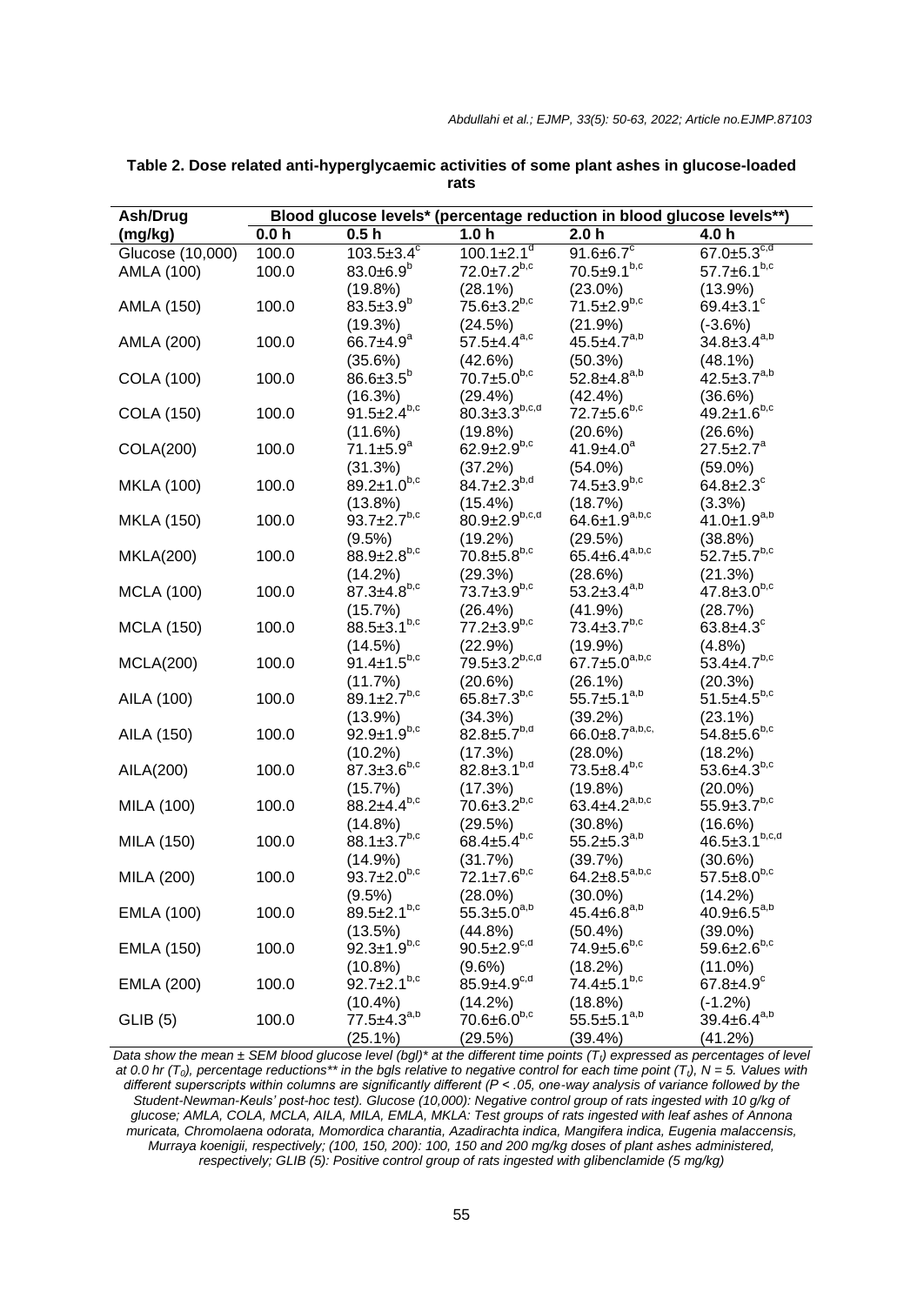

**Fig. 2. Dose related anti-hyperglycaemic activities of some plant ashes in glucose-loaded rats**

*Data show the mean ± SEM blood glucose level (bgl) at the different time points expressed as percentages of level at 0.0 hr* ( $T_0$ ), N = 5. <sup>\**t*</sup>: Values are significantly different ( $P < .05$ , one-way analysis of variance followed by *the Dunnett post-hoc test) from negative (Glucose, 10 g/kg) and positive (Glibenclamide, 5 mg/kg) controls, respectively. Glucose (10,000 mg/kg): Negative control group of rats ingested with 10 g/kg of glucose; MCLA, AILA, MILA, EMLA: Test groups of rats ingested with Momordica charantia leaf, Azadirachta indica leaf, Mangifera indica leaf, Eugenia malaccensis leaf, respectively; (100, 150, 200): 100, 150 and 200 mg/kg doses of plant ashes administered, respectively; GLIB (5): Positive control group of rats ingested with 5 mg/kg of glibenclamide*



**Fig. 3. Comparison of anti-hyperglycaemicactivities of the tested plant ashes** *Data show the mean ± SEM blood glucose level (bgl) at the different time points expressed as percentages of level at 0.0 hr (T<sub>0</sub>), N = 5. <sup>\*<i>†*</sup>: Values are significantly different (P < .05, one-way analysis of variance followed by *the Dunnett post-hoc test) from negative (Glucose, 10 g/kg) and positive (Glibenclamide, 5 mg/kg) controls, respectively. Glucose (10,000 mg/kg): Negative control group of rats ingested with 10 g/kg of glucose; AMLA, COLA, MCLA, AILA, MILA, EMLA, MKLA: Test groups of rats ingested with Annona muricata leaf, Chromolaena odorata leaf, Momordica charantia leaf, Azadirachta indica leaf, Mangifera indica leaf, Eugenia malaccensis leaf, Murraya koenigii leaf ashes, respectively; 100, 150, 200: 100, 150 and 200 mg/kg doses of plant ashes administered, respectively; GLIB (5): Positive control group of rats ingested with 5 mg/kg of glibenclamide*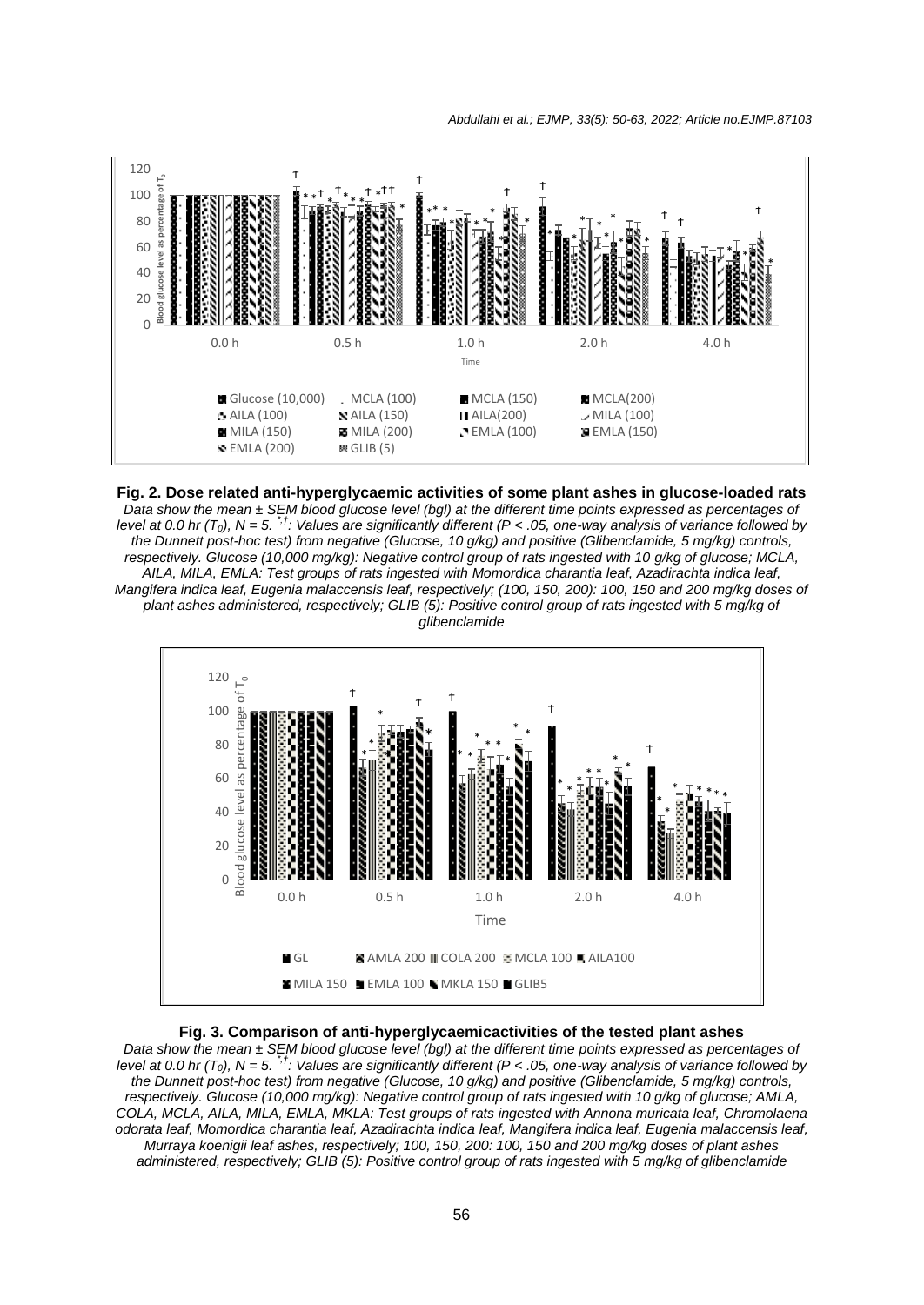

**Fig. 4. Anti-hyperglycaemic activities of ash and methanol extract (200 mg/kg) of** *Annona muricata* **leaf in glucose loaded rats**

*Data show the mean ± SEM blood glucose level (bgl) at the different time points expressed as percentages of level at 0.0 hr (T0), N = 5. \* : Values are significantly different (P < .05, one-way analysis of variance followed by the Bonferroni post-hoc test) from negative control (Glucose, 10 g/kg); † : Values are significantly different (P < .05, one-way analysis of variance followed by the Bonferroni post-hoc test) from positive control (Glibenclamide, 5 mg/kg). Glucose (10,000 mg/kg): Negative control group of rats ingested with 10 g/kg of glucose; AMLA(200), AMLE(200): Test groups of rats ingested with 200 mg/kg of Annona muricata leaf ash or methanol extract, respectively; GLIB (5 mg/kg): Positive control group of rats ingested with 5 mg/kg of glibenclamide*

Generally, *A. muricata* (AMLA) and *C. odorata*  (COLA) leaf ashes gave dose dependent blood glucose-lowering effects, as their activities at 200 mg/kg were significantly (*P* < .05) the highest at each time point. However, 150 mg/kg of these two plant ashes demonstrated reduced antihyperglycaemic activities. Activity of AMLA at 100 and 150 mg/kg was comparable (*P* > .05) at all time points. Also, that of 100 and 150 mg/kg of COLA was comparable at 0.5-1.0 hours, but activity of its 100 mg/kg was significantly (*P* < .05) higher at 2-4 hours. Although COLA and AMLA (200 mg/kg) gave higher percentage blood glucose reductions than the standard drug at 0.5- 4 hours, they however gave bgls that were comparable to those given by glibenclamide (Table 2, Fig. 1).

At 0.5 hour, 100, 150, 200 mg/kg of *M. koenigii*  leaf (MKLA) ash were inactive. Effects of glibenclamide at this time would normally be due to its well known mild extrapancreatic activity [2,6-8,11,13-15,32-34]. Since its 100 mg/kg gave lowered percentage blood glucose-reduction

than glibenclamide at all hours and significantly lower anti-hyperglycaemic activity at 2-4 hours (Table 2, Fig. 1), this dose was considered inactive, similar to lack of significant  $(P < .01)$ change in bgls reported in rats given 90 mg/kg of Indian *M. koenigii* leaf ash [19]. This inactivity [19] was interpreted as inability of her inorganic constituents to play the role of glucose-tolerance factor [8,23] or have an indirect effect in managing DM [19]. Therefore, *M. koenigii* leaf ash at 90 and 100 mg/kg lacked respective hyperglycaemia-preventing [19] and hyperglycaemia-lowering (Table 2, Fig. 1) activities and confirmed its no-use at these low doses, in folkloric treatment of diabetes in India and Nigeria.

Furthermore, 150 mg/kg of this MKLA and 200 mg/kg of AMLA and COLA, with the highest blood glucose reducing abilities at 4 hour (Fig. 1), are hereby suggested as the optimum doses for their use in managing diabetes, ethnomedically. The anti-hyperglycaemic activity of COLA (200 mg/kg) and MKLA (150 mg/kg) was significantly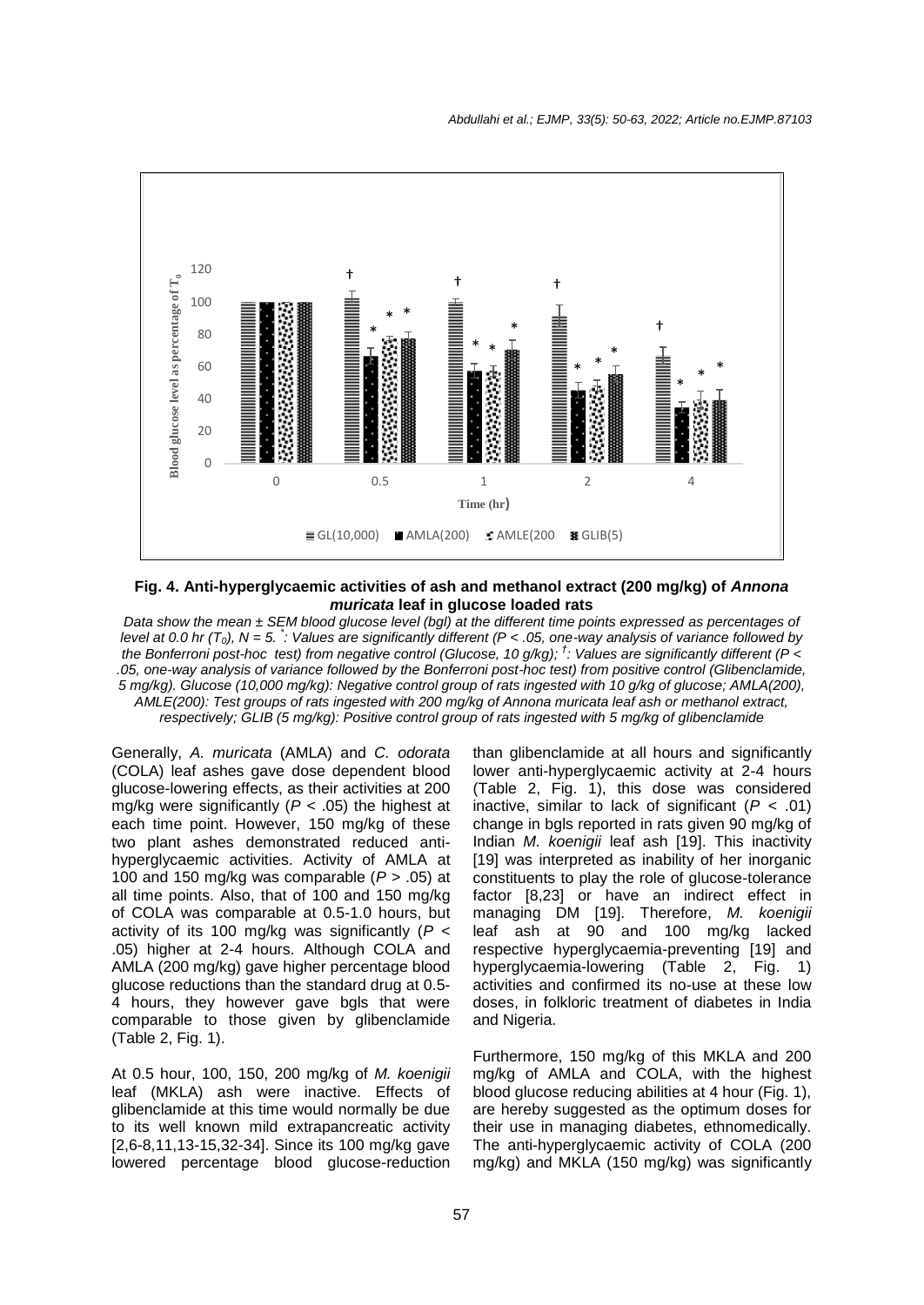time-dependent, reaching the maximum of 59 and 39 %, respectively at 4.0 hours, similar to glibenclamide (Table 2). Therefore, activity of MKLA was significantly lower than those of AMLA and COLA. Also, similar profile of blood glucose-lowering effects (Fig. 1) of glibenclamide, MKLA (150 mg/kg), COLA and AMLA (200 mg/kg) suggested they probably acted through extra-pancreatic and pancreatic (insulin stimulating) mechanisms that glibenclamide is reputed for [2,6-8,11,13-15, 32-34].

Moreover, significantly higher antihyperglycaemic activities of 36, 43, 50 %, and 31, 37 and 54 % given by AMLA and COLA (200 mg/kg) at 0.5, 1 and 2 hours, respectively (Table 2) may indicate probable presence of elemental constituents with additional extra-pancreatic activity. Therefore, combination of major extrapancreatic and pancreatic activities in these 2 ashes (Fig. 1) may suggest that they either contained elements that have both major extrapancreatic and pancreatic activities or had one set of anti-diabetic elements with extrapancreatic activity and another set with pancreatic effects. Similar high extra-pancreatic and pancreatic activities of AMLA and COLA ashes of this study (Table 2, Fig. 1) have been suggested for root extract of *M. koenigii* regimen grown alone (MNC, 400 mg/kg), leaf extract of *M. koenigii* regimen (TTM, 100 mg/kg) that was grown watered with the aqueous extract of *Tithonia diversifolia* [6], as well as 400 mg/kg of *Senecio biafrae* whole plant extract and its  $C_{12}$  column fraction [2]. Hence, detailed investigation of mechanism(s) of action of COLA and AMLA leaf ashes (200 mg/kg), using other standard drugs, should similarly be carried out [2,6] to determine if their mechanisms of action are different from that of glibenclamide [2,7-8,32-34]. Additionally, it may be needful to identify, if possible, which of the elements of these ashes were responsible for these actions.

The significant difference between moderate anti-hyperglycaemic activity demonstrated by the MKLA (150 and 200 mg/kg) of this study (Table 2, Fig. 1) and the non-activity given by 90 mg/kg of *M. koenigii* leaf ash [19] may be due to the different doses and anti-hyperglycaemic models used in the two investigations. Kar et al. [19] used an OGTT model made of concomitant administration of *M. koenigii* leaf ash (90 mg/kg) and glucose (1.5 g/kg) to normoglycaemic rats. Ashes and extracts with hyperglycaemiapreventing activity using Kar's model [19] were

suggested to play the role of glucose tolerance factor [8,19,23] probably by stimulating insulin release from β-cells of islets of Langerhans [19]. Conversely, this current study (Table 2, Fig. 1) entailed feeding of rats made hyperglycaemic 30 minutes after glucose load (10 g/kg) with 150 and 200 mg/kg of MKLA, and had established hyperglycaemia-lowering ability of the MKLA ash that probably occurred through extra-pancreatic or pancreatic (insulinotropic) activities or a combination of both. Although hyperglycaemiapreventing and hyperglycaemia-lowering activities are both anti-hyperglycaemic actions, they should have different mechanism of action. Therefore, in relating their current research studies with literatures on anti-hyperglycaemic activities or postprandial blood glucose homeostatic properties of plants, scientists may need to consider details of methods of investigations and doses used in the studies.

The mild anti-hyperglycaemic activity of all the doses of *M. charantia* leaf ash was comparable to that of glibenclamide at 0.5-1.0 hours, while only that of 100 mg/kg was comparable at the second and fourth hours (Fig. 2). Thus, 100 mg/kg was the most active dose of MCLA, *A. indica* and *E. malaccensis* ashes. On the other hand, activity of 100-200 mg/kg of *M. indica* ash was comparable to that of glibenclamide at 0.5-1 hour, while only 150 mg/kg gave the highest percentage blood glucose reductions at 2-4 hours, making it its most active dose (Fig. 2). Additionally, that COLA, MCLA, AILA, EMLA (100 mg/kg) and MILA (150 mg/kg) had their highest  $(≥ 40 %)$  blood glucose reducing activity at 2.0 hour (Table 2, Figs. 1,2) indicated that they had an activity profile and a mechanism of action different from that of glibenclamide [2,6-8,13,32- 34]. This may support the earlier suggested detailed investigation of the mechanism of action of some plant extracts reported by our group [2,6] and ashes of this current study, using more appropriate standard drugs. The moderate activities of MCLA and AILA in this study (Table 2, Fig. 2) agreed with those reported for *M. charantia* fruit and *A. indica* leaf ashes that were suggested to be due to stimulation of insulin release from Langerhan's islets [19].

#### **3.3 Comparison of Anti-hyperglycaemic Activities of the Tested Plant Ashes**

For AMLA and COLA, the most active dose was 200 mg/kg, while it was 150 mg/kg for MILA and MKLA, and 100 mg/kg for MCLA, EMLA and AILA (Fig. 3). Only doses of 90 and 100 mg/kg of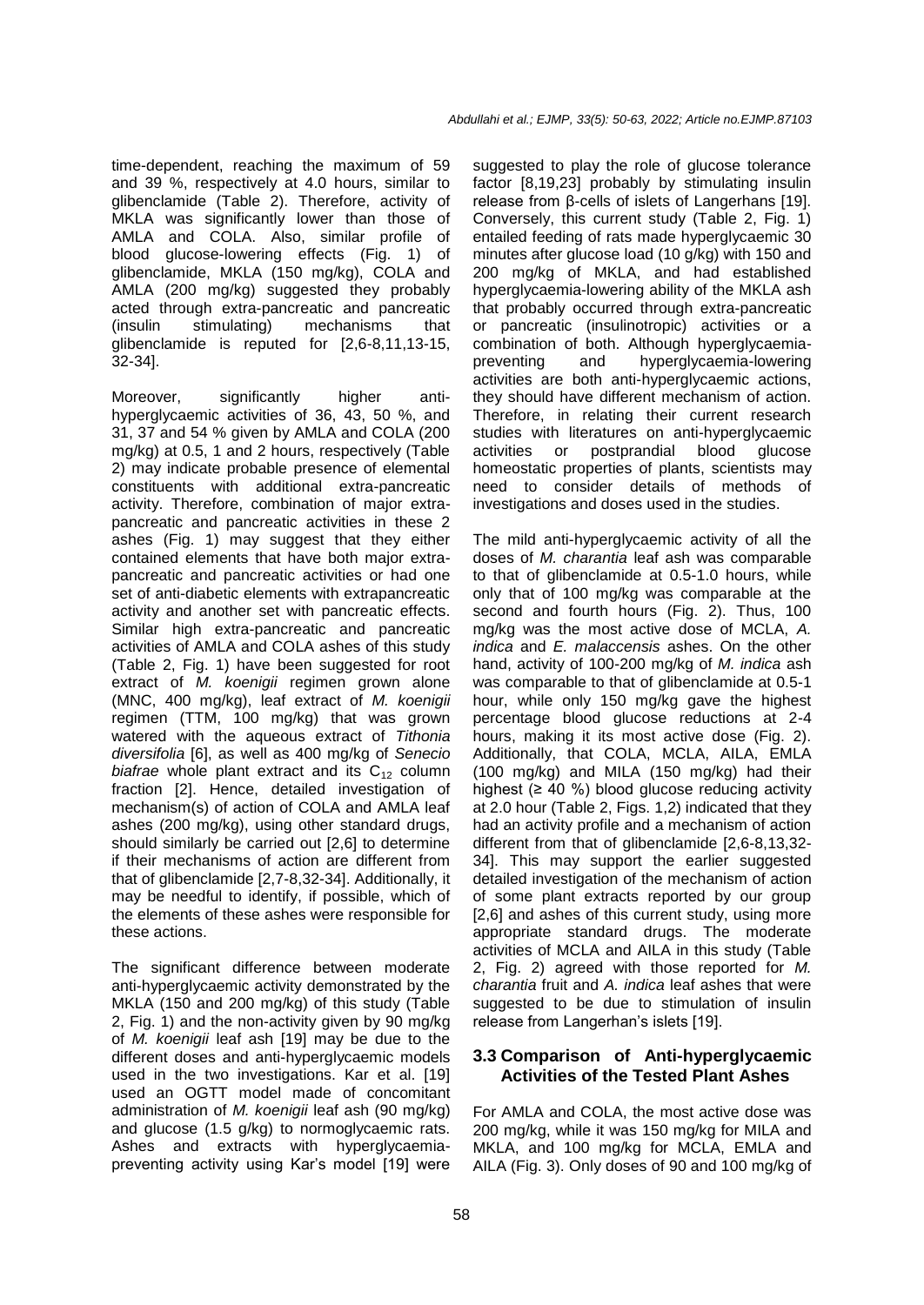plant ashes have been previously tested [19,23,27]. Therefore, it is imperative that the toxicity profiles of these ashes at 150 and 200 mg/kg be determined to establish if they are equally safe.

Reducing orders of significant blood glucoselowering ability of these ashes were *C. odorata* > *A. muricata* = *E. malaccensis* > *M. charantia* = *M. indica* = glibenclamide = *A. indica* > *M. koenigii*, and *C. odorata* > *A. muricata* = glibenclamide = *E. malaccensis* = *M. koenigii* > *M. indica* = *M. charantia* = *A. indica* at 2.0 and 4.0 hours, respectively (Fig. 3). Hence, AMLA and COLA (200 mg/kg) were confirmed the two topmost active ashes (Fig. 3). At 4 hour, activity of glibenclamide, MKLA and EMLA were comparable (Fig. 3), indicating that they similarly stimulated insulin release [2,6-8,11,13-15,32-34] and may further help the diabetics with controlled blood sugar from relapsing and preventing postprandial glucose excursion in the prediabetics [30,36]. However, it remains to be determined if *E. malaccensis* (100 mg/kg) and *A. muricata* and *C. odorata* (200 mg/kg) leaf ashes could fulfill this role in Nigerian ethnomedicine.

That selenium and vanadium were reported probably lost in the ashing process of *Phyllanthus amarus* seeds may not be beneficial for the diabetics who are also cancer patients. However, absence of arsenic and cadmium in this ash, compared to its powdered plant [23], may indicate that the ashes were probably safer.

### **3.4 Enhancement of Anti-hyperglycaemic Potentials by Ash-combinations**

Herbal drugs are mostly multi-component in nature, containing many bioactive-compounds and operating through different mechanisms of actions for enhanced abilities to cure/manage diseases. They are intended to give synergistic or additive combination of properties of their chemical constituents in treating diseases. Combinations of two or more medicinal plants or of different parts of the same plant in polyherbal formulations are common in African traditional medicine and are believed to have minimal side effects [37-39]. These are prepared by traditional healers and some industries for use in herbal clinics and sale in supermarkets/shops [38].

Binary, ternary and quaternary combinations of Nigerian anti-malarial plants possessed higher anti-plasmodial activities than their components plants [37-39]. *Vernonia amygdalina*, *Ocimum* 

*gratissimum* and *Gongronema latifolium* are used to treat diabetes in Akwa-Ibom State of Nigeria [38]. 100 mg/kg of their varied combinations gave activity that was either comparable to or significantly higher than glibenclamide (10  $mg/kg$ ) at  $7<sup>th</sup>$  hour and 15<sup>th</sup> day in acute and subchronic studies, respectively. They were reported to be working in synergy by potentiating insulin effect through increased pancreatic secretion or its release from bound insulin, inhibition of hepatic glucose production, intestinal glucose absorption, or correction of insulin resistance. Other hepatoprotective, antioxidant and hypolipidaemic activities of the composite plants were suggested to complement their anti-diabetic activities [38].

Therefore, combination of highest insulinstimulating *A. muricata* or *C. odorata* (200 mg/kg) leaf ashes with highly extrapancreatic active *M. charantia*, *or A. indica*, or *E. malaccensis* (100 mg/kg) should give herbal products with improved post-prandial glucose management property and enhanced insulin secreting ability, which may improve self-management and quality of life of the controlled diabetics, as well as reduce risk of diabetes complications [38]. However, the assumption of improved antihyperglycaemic activities and safety of these ash-combinations need to be ascertained.

### **3.5 Comparison of Anti-hyperglycaemic Activities of** *A. muricata* **Leaf Extract and Ash**

The anti-hyperglycaemic activities of glibenclamide, *A. muricata* leaf ash (Table 2, Fig. 3) and its methanol extract (200 mg/kg) were comparable at all hours and had similar profile of activity. Also its extract elicited blood glucose reductions of 43, 47 % at 1-2 hours, respectively that were insignificantly  $(P > .05)$  higher than 30, 39% of glibenclamide (Fig. 4). Antihyperglycaemic activity of *A. indica* leaf extract and ash was also reported comparable, while that of *E. jambolana* seed ash was significantly higher [19]. Hence, glucose tolerance action demonstrated by these ashes were suggested to be due to their inorganic elements that probably enhanced glucose utilization and inhibited intestinal glucose absorption, and thus playing a prominent role in the management of DM [19,27].

Since the results (Fig. 4) indicated that both *A. muricata* leaf extract and ash have extrapancreatic and pancreatic mechanisms of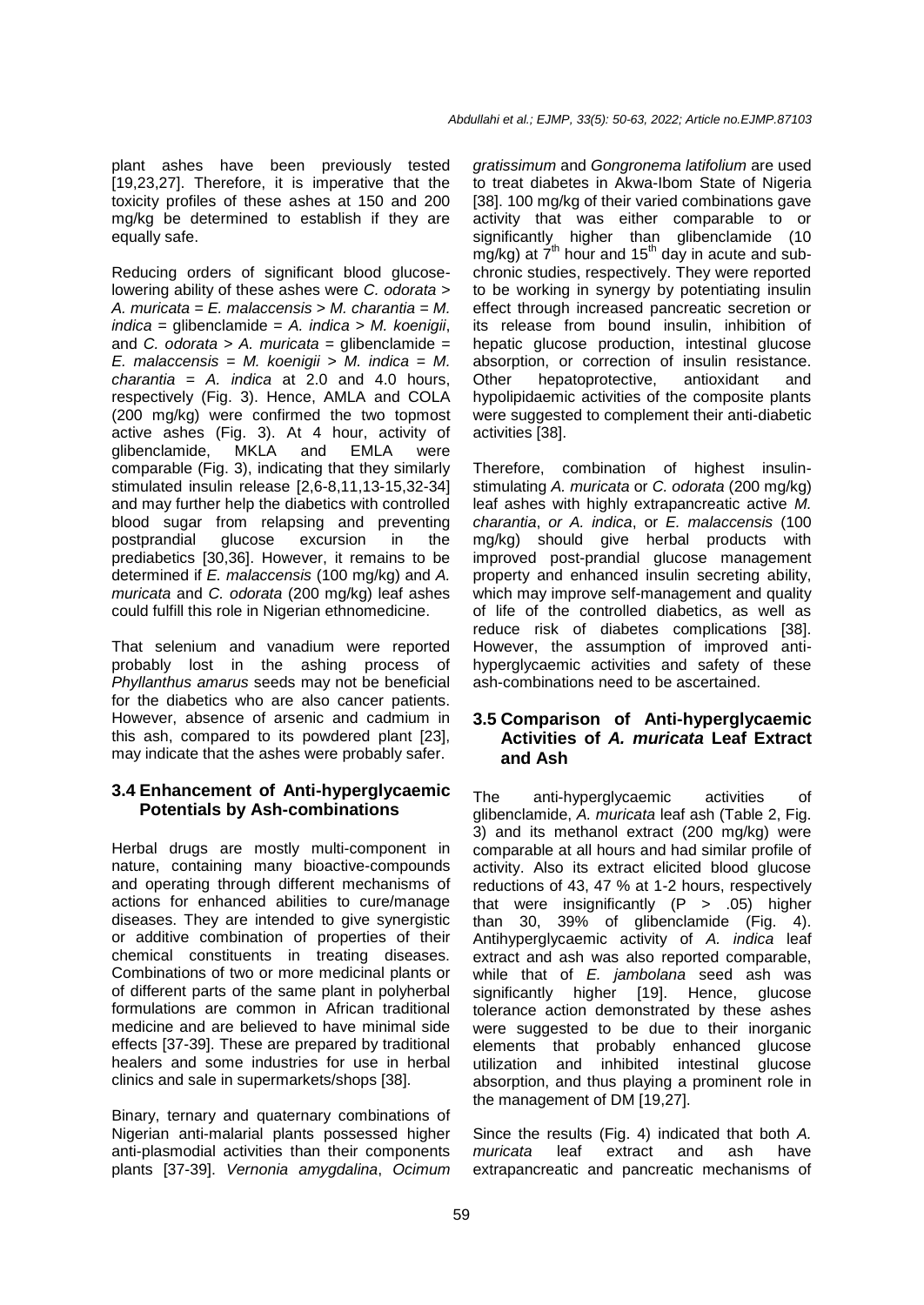action of glibenclamide, as well as an additional potent extra-pancreatic activity [2,6-8,11,13- 15,32-34], either its extract or ash would serve as an ethnomedicinal anti-diabetic drug. Traditional usage of medicinal plants are often in powdered or paste forms [19,27]. Hence, eating powdered whole drug, such as *A. muricata* leaf, in soup or with pap would offer the diabetics antihyperglycaemic properties of both the organic and inorganic constituents, similar to reports on *P. amarus* seeds [23]. In addition, the low yields of 6.34 and 12 % for *A. muricata* leaf ash and methanol extract, respectively (Table 1) may allay fear of over dosage when its whole leaf is prescribed or compounded as herbal powdereddrug.

## **3.6 Mechanisms of Action of Herbal Ashes and Roles of Their Elements**

Orally administered glucose gets absorbed from the gut in 0.5 hour [2,7,8,11,15,19,32] and attains maximum blood glucose level in 1.0 hour [19]. This largely represents a period of extrapancreatic mechanism of hyperglycaemialowering action of this study (Table 2, Figs. 1-4). Increased peripheral utilization of glucose was reported as an extra-pancreatic anti-diabetic activity for β-stigmasterol, a plant's constituent [2]. Inhibition of decomposition of carbohydrates and fats, and glucose absorption in the gut are also extra-pancreatic activities [8]. Primary factors determining post-prandial blood glucose profile are carbohydrate absorption, insulin and glucagon secretion, and their coordinated effects on glucose metabolism in the liver and peripheral tissues [23]. Others are action of insulin secretion in stimulating glucose uptake, glucose and glucagon suppression, glucose homeostasis, gastric emptying and incretin hormones. Defects in any of these could give underlying postprandial hyperglycemia in pre-diabetes and overt diabetes [36].

Trace elements detected in plant materials and their ashes were considered to be their active hypoglycaemic or anti-hyperglycaemic agents acting through varied mechanisms of actions, such as optimal insulin secretion and storage, and stimulation of insulin release from β-cells [19,23-26,40]. Traditionally, ashes or juice of *Cucumeropsis mannii* is ingested. Zinc, manganese, chromium, vanadium and magnesium reported to help in improving insulin resistance, impaired glucose tolerance and oxidative stress in DM were identified in *C. mannii* seeds [40]. *Phyllanthus amarus* seed-ash

(90 mg/kg) decreased glucose absorption in the gut and its role in post-prandial blood glucose homeostasis were probably due to its *in vitro* αinhibitory activity, which was comparable to that of acarbose (40 mg/kg). Trace elements of copper, selenium, cobalt, nickel, iron, Zn, V, Mn and Cr, as well as potassium, calcium and Mg that were also detected in this seed-ash were suggested to be responsible for their insulin-stimulating effects on the islets of Langerhans' β-cells, insulin receptor binding and signaling pathway, and as co-factors of many glycolytic enzymes [23]. Vanadium is also known for its insulin-mimetic effects [19,27].

# **4. CONCLUSION**

The study justified ethnomedicinal use of plant ashes in managing diabetes in rural regions of Nigeria. It also confirmed that both ash and organic extract of *A. muricata* leaf have significant anti-hyperglycaemic activity that was comparable to that of glibenclamide. In such cases, anti-diabetic herbal drugs made from the powdered plant parts may be more beneficial than one made from either its organic extract or ash. *Chromolaena odorata* and *A. muricata* leaf ashes (200 mg/kg), 150 mg/kg of *M. koenigii* and *M. indica*, and 100 mg/kg of *M. charantia*, *A. indica* and *E. malaccensis* leaf ashes are hereby recommended as doses for their optimum anti-diabetic folkloric usage. However, it should be ascertained that 150 and 200 mg/kg doses used in this study are safe for internal use. Hence, the leaf ashes may contain elements with glucose post-prandial tolerance factor and insulin stimulating properties, while some had significantly high extrapancreatic activity.

# **CONSENT**

It is not applicable.

# **ETHICAL APPROVAL**

All experiments have been examined and approved by the appropriate ethics committee.

### **ACKNOWLEDGEMENTS**

The authors are grateful to Mr. Emmanuel Kayode Ogunyemi, Department of Animal Sciences, O.A.U., Ile-Ife, Nigeria for ashing the plant materials.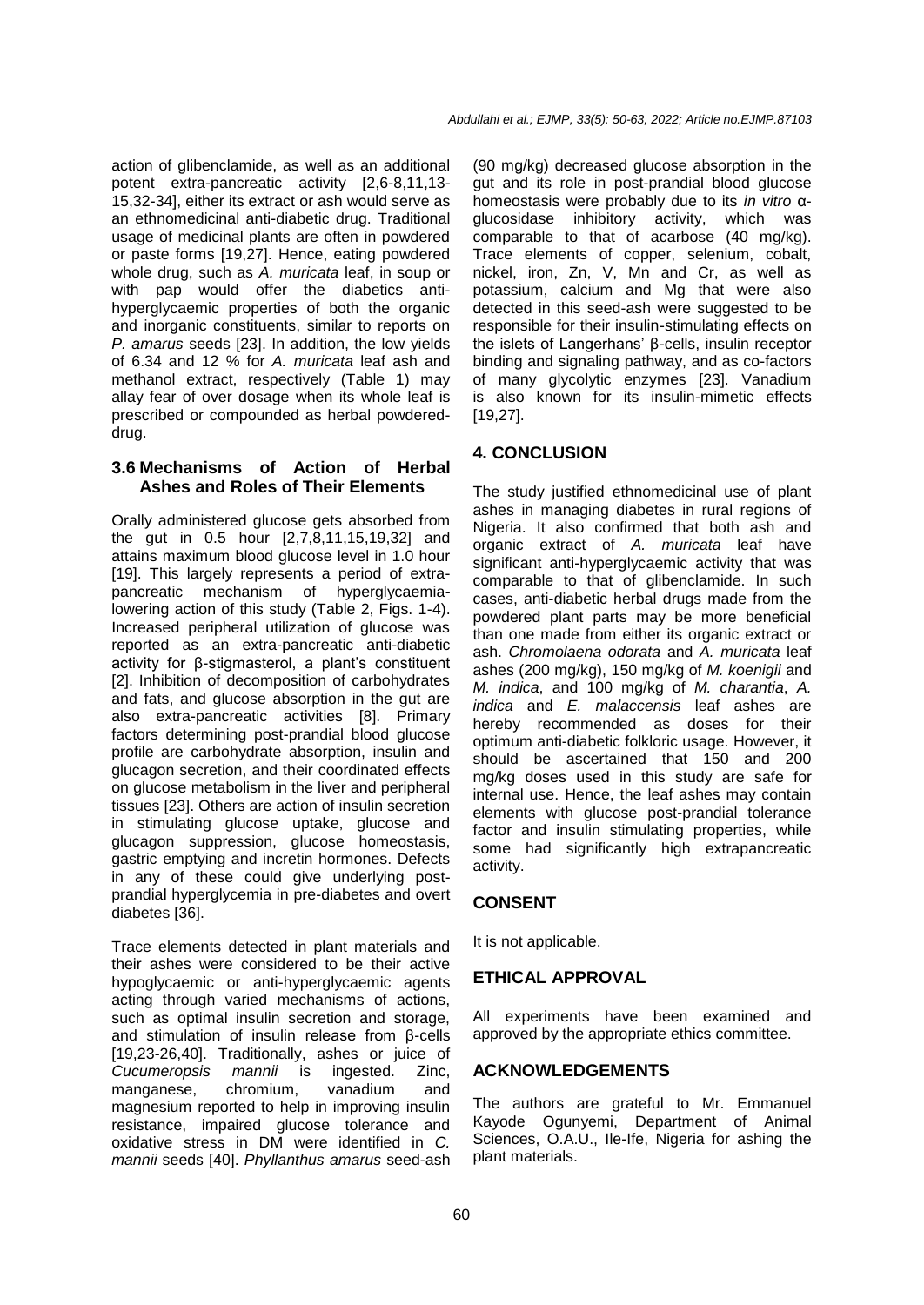#### **COMPETING INTERESTS**

Authors have declared that no competing interests exist and that the work is solely for the advancement of knowledge. The study was not funded by any company or funding agency but by individual efforts of the authors.

#### **REFERENCES**

- 1. International Diabetes Federation. Diabetes Atlas. 3<sup>rd</sup> ed. Belgium: B-1000 Brussels, 19 Avenue Emile de Mot; 2006;387.
- 2. Ayoola MD, Adebajo AC, Zotor FB, Pinkoane MG. Justifying antidiabetic ethnomedicinal claim of *Senecio biafrae* through its antihyperglycemic and antioxidant activities. Ann Complement Altern Med. 2019;1(2):1006.
- 3. Prakash O, Kumar R, Srivastava R, Tripathi P, Mishra S, Ajeet A. Plants explored with anti-diabetic properties: A review. Am J Pharmacol Sci. 2015;3(3):55- 66.
- 4. Kazeem IM, Ayeleso AO, Mukwevho E. *Olax subscorpioidea* Oliv. leaf alleviates postprandial hyperglycaemia by inhibition of α-amylase and α-glucosidase. Int J Pharmacol. 2015;11(5):484-489
- 5. Revathi P, Parimelazhagan T. Traditional knowledge on medicinal plants used by the Iruda tribe of Hasanur hills, Erode District, Tamil Nadu, India. Ethnobotanical Leaflet 2010;14:136-160.
- 6. Agboola OB, Otusanya OO, Adebajo AC, Ogunlowo II. Allelopathy as a factor of improving anti-hyperglycaemic activities of *Tithonia diversifolia* and *Murraya koenigii*, Agric Biol J N Am. 2020;11(1):5-22.
- 7. Ayoola MD, Adebajo AC, Obuotor EM, Oladapo TO, Fleischer TC. Antihyperglycaemic and anti-oxidant activities of five Nigerian antidiabetic plants. J Sci Technol. (Ghana). 2017;37(2): 71-84.
- 8. Adebajo AC, Ayoola MD, Obagbemi OR, Obuotor EM, Ogunsina MO, Verspohl EJ. Antihyperglycaemic and antioxidant<br>activities of Eugenia uniflora leaf: activities of *Eugenia* evaluation of ethnomedical claims IV. Ife J Sci Technol. 2013;1(1):1-18.
- 9. Adebajo AC, Ayoola OF, Iwalewa EO, Akindahunsi AA, Omisore NOA, Adewunmi CO et al. Anti-trichomonal, biochemical

and toxicological activities of methanolic extract and some carbazole alkaloids isolated from the leaves of *Murraya koenigii* growing in Nigeria. Phytomedicine. 2006;13:246-254.

- 10. Olayiwola G, Iwalewa EO, Omobuwajo OR, Adebajo AC, Adeniyi AA, Verspohl EJ. The antidiabetic potential of *Jatropha tanjorensis* leaves. Niger J Nat Prod Med. 2004;8:55-58.
- 11. Adebajo AC, Ayoola MD, Odediran SA, Aladesanmi AJ, Schmidt TJ, Verspohl EJ. Evaluation of ethnomedical claims III: Antihyperglycaemic activities of *Gongronema latifolium* root and stem. J Diabetes. 2013;5(3):336-343.
- 12. Alade GO, Adebajo AC, Omobuwajo OR, Proksch P, Verspohl EJ. Quercetin, a minor constituent of the antihyperglycaemic fraction of *Bauhinia monandra* leaf, J. Diabetes 2012;4(4):439- 441.
- 13. Alade GO, Omobuwajo OR, Adebajo CA, Verspohl EJ. Evaluation of the hypoglycaemic activity of *Bauhinia monandra* leaf in Alloxan-induced diabetic rats and INS-1 insulin cells. J Chem Pharm Res. 2011;3(2):506-521.
- 14. Adebajo AC, Iwalewa EO, Obuotor EM, Ibikunle GF, Omisore NO, Adewunmi CO, et al. Pharmacological properties of the extract and some isolated compounds of *Clausena lansium* stem bark: Antitrichomonal, anti-diabetic, antiinflammatory, hepatoprotective and antioxidant effects. J Ethnopharmacol. 2009;122(1): 10-19.
- 15. Adebajo AC, Olawode EO, Omobuwajo OR, Adesanya SA, Begrow F, Elkhawad A, et al. Hypoglycaemic constituents of *Stachytarpheta cayennensis* leaf. Planta Med. 2007;73(3):241-250.
- 16. Adebajo AC, Olayiwola G, Verspohl JE, Iwalewa EO, Omisore NOA, Bergenthal D et al. Evaluation of the ethnomedical claims of *Murraya koenigii*. Pharm Biol. 2004;42(8):610-620.
- 17. Kamalakkannan N, Prince PSM. Antihyperglycaemic and antioxidant effect of rutin, a polyphenolic flavonoid, in streptozotocin-induced diabetic Wistar rats. Basic Clin Pharmacol Toxicol. 2006; 98(1):97-103.
- 18. Sofowora A. Medicinal plants and traditional medicine in Africa.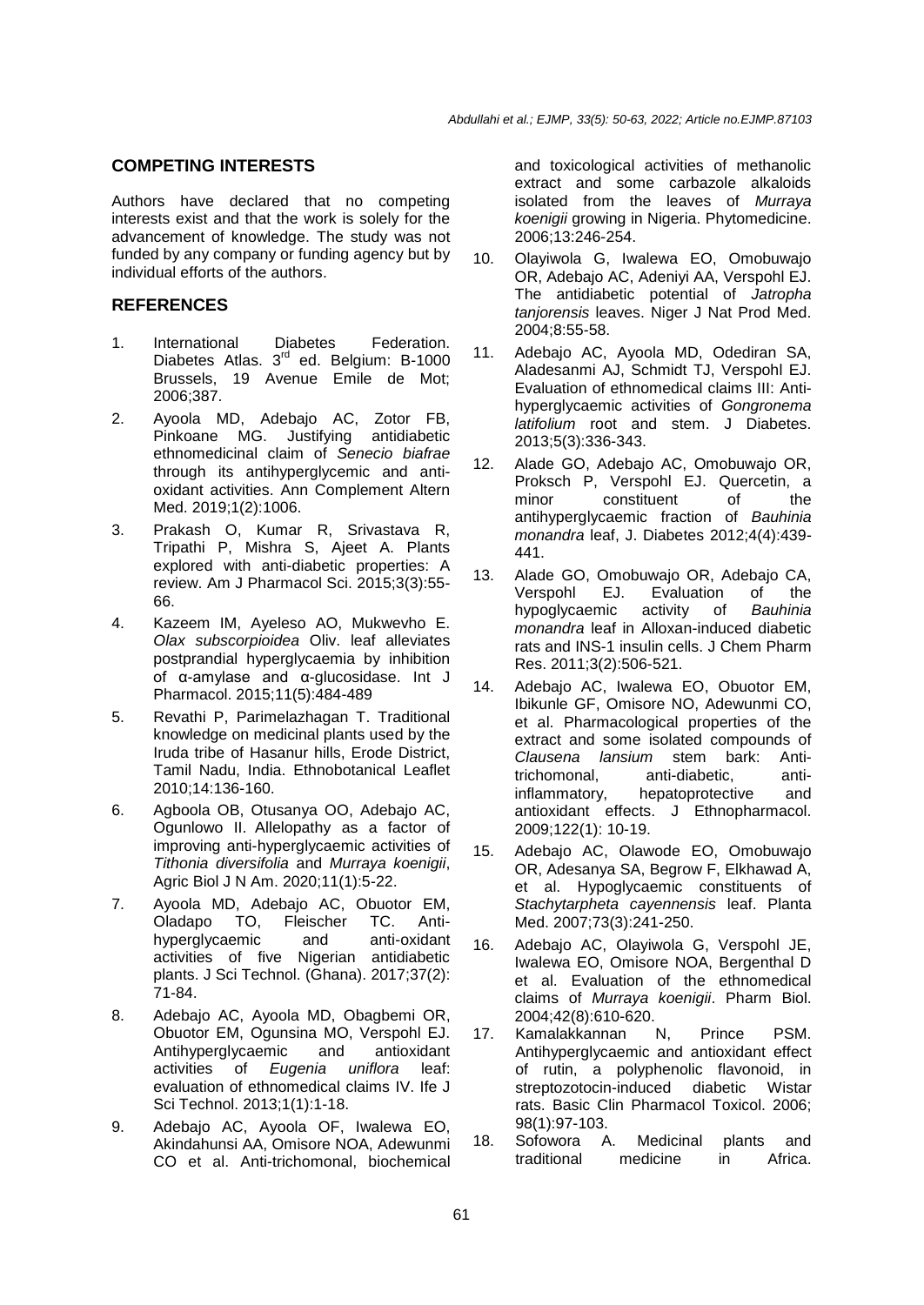Nigeria: Ibadan, Spectrum Book Limited; 2012.

- 19. Kar A, Choudhary BK, Bandyopadhyay NG. Preliminary studies on the inorganic constituents of some indigenous hypoglycaemic herbs on oral glucose tolerance test. J Ethnopharmacol. 1999; 64(2):179-184.
- 20. Sarma B, Goswami BCG. Qualitative elemental analysis of some selected antidiabetic medicinal plants of Assam using X-ray Fluorescence (XRF) technique. Asian J Plant Sci Res. 2016; 6(3):71-79.
- 21. Olabanji SO, Omobuwajo OR, Ceccato D, Adebajo AC, Buoso MC, Moschini G. Accelerator-based analytical technique in the study of some anti-diabetic medicinal plants of Nigeria. Nucl Instrum Methods Phys Res., Sect. B. 2008;266: 2387-2390.
- 22. Olabanji SO, Adebajo AC, Omobuwajo OR, Ceccato D, Buoso MC, Moschini G. PIXE analysis of some Nigerian anti-<br>diabetic plants II. Nucl Instrum diabetic plants II. Nucl Instrum Methods Phys Res., Sect. B. 2014;318: 187-190.
- 23. Wongnawa M, Tohkayomatee R, Bumrungwong N, Wongnawa S. Alpha-glucosidase inhibitory effect and<br>inorganic constituents of *Phyllanthus* inorganic constituents *amarus* Schum. & Thonn. ash, Songklanakarin J Sci Technol. 2014; 36(5):541-546.
- 24. Ibrar M, Ilahi I, Hussain F. Hypoglycemic activity of *Hedera helix* L. leaves and the possible mechanism of action. Pak J Bot. 2003;35(5):805-809.
- 25. Auwal MS, Usman BA, Sadiq MA, Tijjani A-N, Uvu SU, Mairiga I et al. Phytochemical, elemental and hypoglycaemic activity of the aqueous seed extract of *Moringa oleifera*  (Moringaceae) on wistar strain albino rats. Afri J Anim Biomed Sci. 2010;5(3):110- 114.
- 26. Agunbiade OS, Ojezele OM, Ojezele JO, Ajayi AY. Hypoglycaemic activity of *Commelina africana* and *Ageratum conyzoides* in relation to their mineral composition. African Health Sciences 2012;12(2):198-203.
- 27. Ravi K, Sekar DS, Subramanian S. Hypoglycemic activity of inorganic constituents in *Eugenia jambolana* seed on

streptozotocin-induced diabetes in rats. Biol Trace Elem Res. 2004;99(1-3): 145-155.

- 28. Abdullahi AA. Glucose-lowering effects of ashes of selected Nigerian medicinal plants. M.Sc. (Pharmacognosy) Thesis submitted to the Department of Pharmacognosy, Obafemi Awolowo University, Ile-Ife, Nigeria, 2018.
- 29. Mazi EA, Okoronkwo KA, Ibe UK. Physicochemical and nutritive properties of bitter kola (*Garcinia kola*). J Nutr Food Sci. 2013;3(4):218-221.
- 30. Patel DK, Prasad SK, Kumar R, Hemalatha S. An overview on antidiabetic medicinal plants having insulin mimetic property. Asian Pac J Trop Biomed. 2012;2(4):320-330
- 31. Verspohl EJ, Bauer K, Neddermann E. Antidiabetic effect of *Cinnamomum cassia* and *Cinnamomum zeylanicum in vivo* and *in vitro*. Phytother Res. 2005;19(3):203- 206.
- 32. Verspohl EJ. Recommended testing in diabetes research. Planta Med. 2002; 68(7):581-590.
- 33. Luzi L, Pozza G. Glibenclamide: an old drug with a novel mechanism of action? Acta Diabetol. 1997;34(4):239- 244.
- 34. Murray RK, Granner DK, Rodwell VW. Harper's Illustrated Biochemistry, 27th International ed. Singapore:McGraw-Hill Education (Asia);2006.
- 35. Rajasekaran S, Sivagnanam K, Subramanian S. Mineral contents of *Aloe vera* leaf gel and their role on streptozotocin-induced diabetic rats. Biol Trace Elem Res. 2005;108(1-3):185- 195.
- 36. Leahy JL, Aleppo G, Fonseca VA, Garg SK, Hirsch IB, McCall AL et al. Optimizing postprandial glucose management in adults with insulin-<br>requiring diabetes: Report and diabetes: Report and recommendations. J Endocr Soc. 2019; 3(10):1942-1957.
- 37. Odediran SA, Elujoba AA, Adebajo AC. Influence of formulation ratio of the plant components on the antimalarial properties of MAMA decoction, Parasitol. Res. 2014;113:1977–1984.
- 38. Okokon JE, Umoh UF, Ekpo BAJ, Etim EI. Antidiabetic study of combined